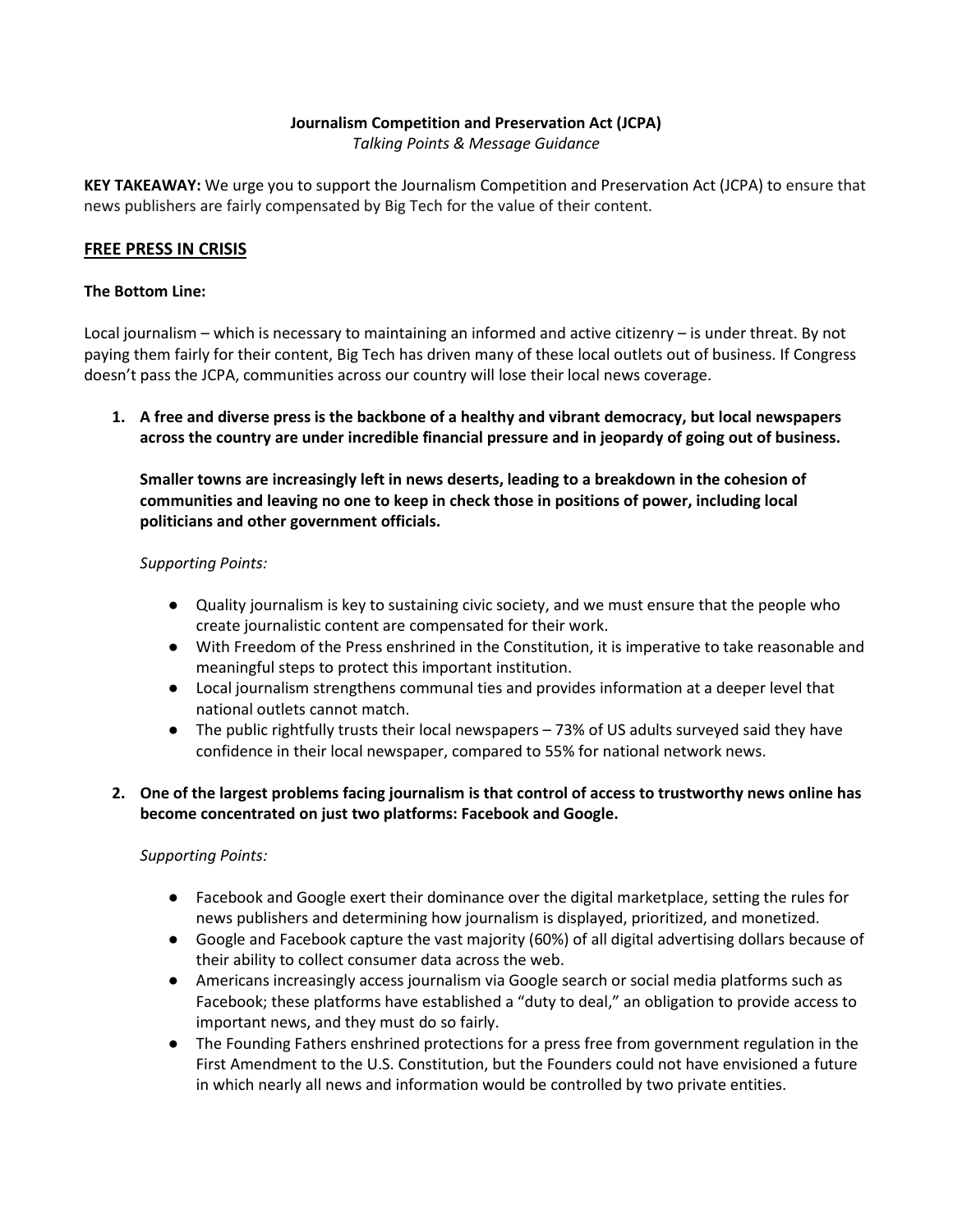# **WE NEED TO LEVEL THE PLAYING FIELD**

## **The Bottom Line:**

We must pass the JCPA to ensure that publishers – especially small and local publishers – are treated fairly and compensated justly. These publishers work tirelessly to report news and write content; yet Big Tech companies are the ones who profit most from their work. This is fundamentally unfair, and the JCPA will bring about muchneeded change.

**3. There must be a fair exchange for the significant value news publishers' content provides to Google and Facebook, so publishers can continue to invest in journalism.** 

### *Supporting Points:*

- Despite record audiences news organizations reach more than 135 million US adults each week – revenue produced by US news publications has dropped by more than 50% in recent years due to the distortive effect of news content being distributed by the dominant digital platforms.
- Thousands of journalists have been laid off and local newspapers have shuttered because of diminished revenues and inadequate (or total lack of) compensation by the platforms.
- News publishers provide must-have content for the tech platforms to capture viewers. Publishers deserve fair compensation for the value they offer.
- Big Tech platforms hoard critical data and use clever tactics such as reframing stories in rich previews to keep users inside their walls and ultimately deprive publishers of the ability to monetize their content.
	- o Local newspapers lack access to data from Big Tech platforms that would allow them to better monetize their offering and improve their advertising effectiveness.
	- Even Facebook admitted in its recent earnings results that not having access to data because of Apple's new targeting rules for iPhone users will impact its advertising revenue.
- It is simply impossible for most individual news publishers to challenge the basic terms offered by Big Tech because these platforms are too big.
- Ad revenues for Facebook and Google are **four times** larger than for all US news publishers combined – which is why they have been the targets of multiple antitrust lawsuits.
	- $\circ$  The tech platforms can capture all of this revenue because of a host of anticompetitive tactics that extract monopoly rents in every aspect of the search and online advertising business.
	- $\circ$  Google's Q1 2021 ad revenue was \$55.3 billion an annual increase of 34%.
	- o Facebook's Q1 2021 revenue was \$26.2 billion an annual increase of 48%.

# **HOW THE JCPA CAN HELP**

### **The Bottom Line:**

In order for American democracy to function, the government has a duty to make sure that every industry of our economy is operating fairly, and that major economic players are conducting business responsibly. Big Tech companies have used their power to manipulate the industry for their own financial gain, and the government